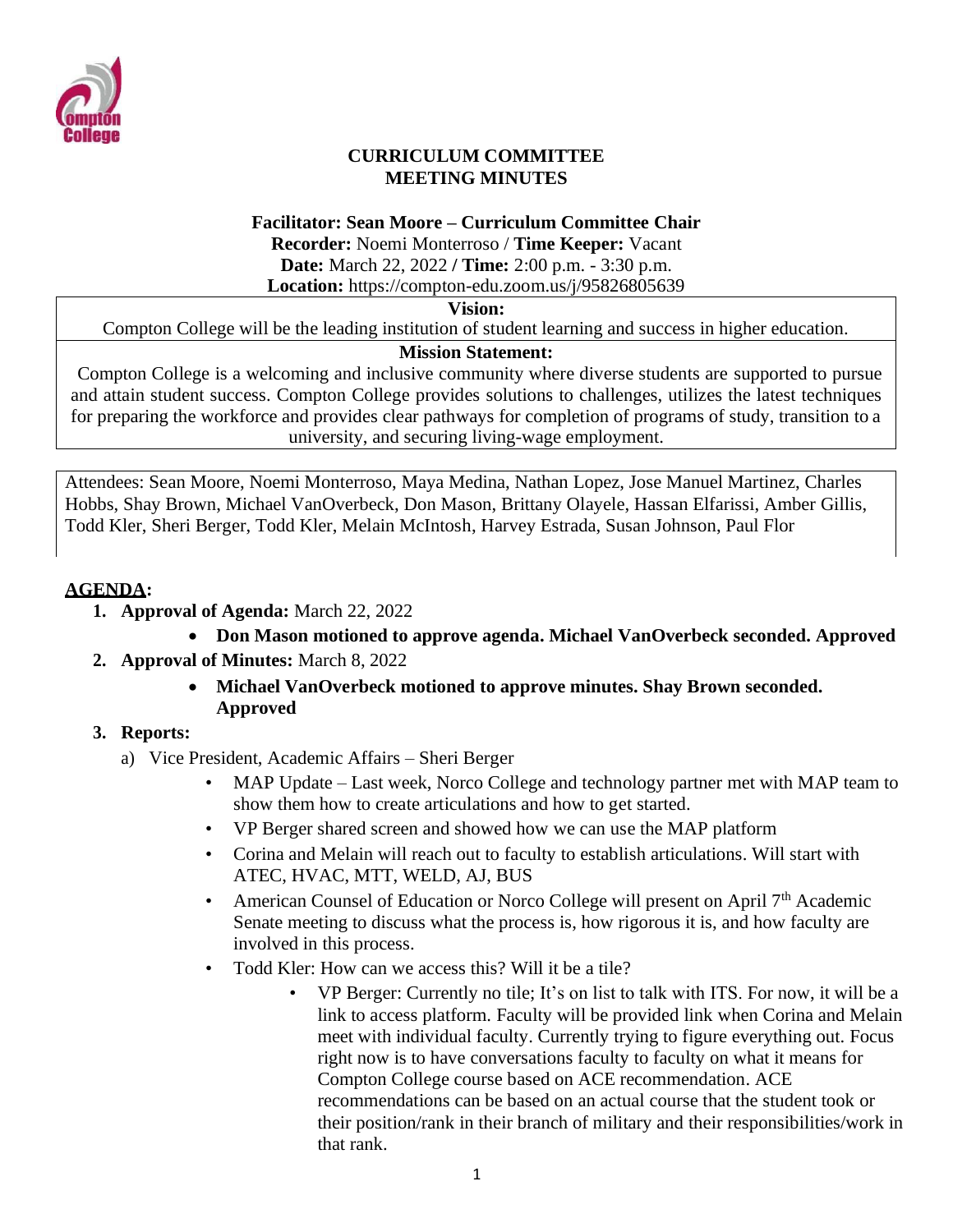- Todd Kler: Who determines the articulation/alignment of courses at Compton College?
	- VP Berger: Recommendations for articulation from ACE are made by faculty nationwide. Faculty in the discipline make the recommendations for service/courses in their discipline. Compton College faculty will decide how the ACE recommendations will be articulated with Compton College courses (faculty will only decide within their own discipline). This is all about Prior for Credit Learning, how do we recognize what people know and how does that equate to our classes.
- Sean Moore: How would this look like for the student? Is it going to be an application that students will have to fill out?
	- VP Berger: That is the current process. By doing this project, we set up these articulations so that the students don't have to apply/request the articulation. The student would still be able to request/petition for articulation if it was not made in MAP.
- b) Curriculum Analyst Maya Medina
	- Reminder that we have 3 meetings left. Committee members, please inform colleagues in division meetings that if anyone has curriculum in draft or pending changes in CurricuNet to please follow up to try to get those proposals launched and we can try to approve before end of semester.
- c) Articulation Officer Melain McIntosh
	- No Report
- d) SLOC Amber Gillis
	- No Report
- e) DEFC (Vacant)
- **4. Consent Agenda Items:**

#### **Michael VanOverbeck motioned to approve Consent Agenda Items 4a-4f. Brittany Olayele seconded. Approved**

- a) *2-Year CTE Course Review—Conditions of Enrollment—SLO Update*: ATEC 134 Automatic Transmissions.
- b) *2-Year CTE Course Review—No Proposed Changes*: CDEV 131 Supervising and Mentoring Adults.
- c) *6-Year Course Review—No Proposed Changes*: GEOG 101 Physical Geography.
- d) *6-Year Course Review—Conditions of Enrollment*: ESL 51B Intermediate Listening, Speaking and Pronunciation; and ESL 6 - ESL Support for Career and Technical Programs.
- e) *Distance Education—Fully Online*: ATEC 134 Automatic Transmissions; DEV 131 Supervising and Mentoring Adults; ESL 12 - ESL - Level 1; ESL 51B - Intermediate Listening, Speaking and Pronunciation; ESL 6 - ESL Support for Career and Technical Programs; and GEOG 101 - Physical Geography.
- f) *Course Inactivation*: BIOL 111 Fundamentals of Zoology; GEOL 102 History of Planet Earth; GEOL 115 - Natural Disasters; MATH 111 - Mathematics for Elementary School Teachers-Geometry, Probability & Statistics; MATH 115 - Probability and Statistics for Prospective Elementary School Teachers; MATH 12 - Basic Arithmetic Skills; MATH 17A - Math Academy: Arithmetic; MATH 23 - Pre-Algebra; MATH 27A - Math Academy: Pre-Algebra; MATH 37 - Basic Accelerated Mathematics; and MATH 47A - Math Academy - Elementary Algebra.
- **5. Action Items:**
	- **Todd Kler motioned to open discussion on Action Items 5a-5b. Corina Diaz seconded.**
	- b) *First Read—New Course—Distance Education Fully Online*: ENGL 229 LGBTQ+ Literature
		- Susan: This is the only class that focuses on LGBTQ+ identities. Hopefully this can be one